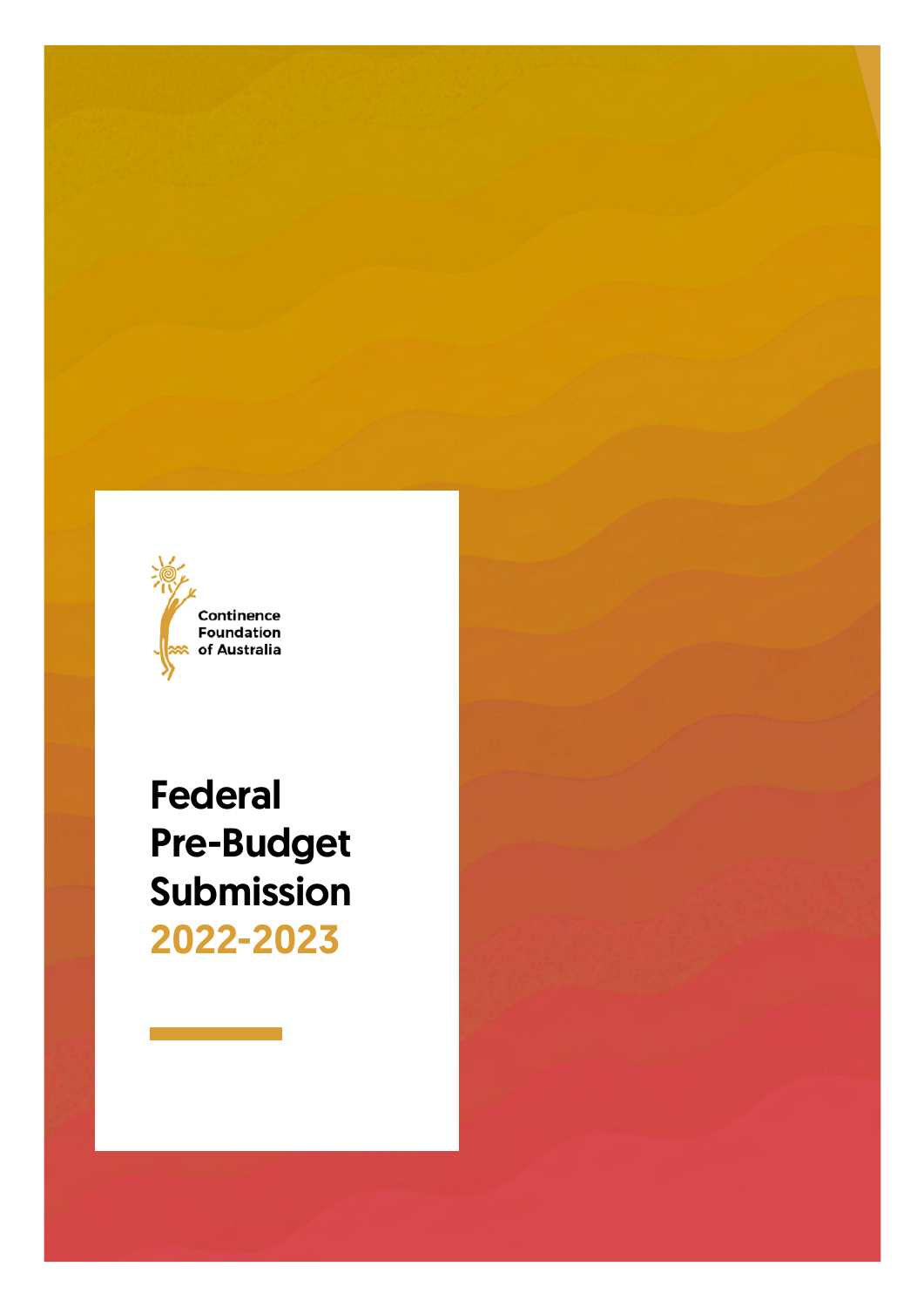

## About the **Continence** Foundation Of Australia

–

The Continence Foundation of Australia is the peak not-for-profit organisation for people with incontinence, their families and carers and the health professionals supporting them.

The Foundation works with people of all ages impacted by incontinence, government and other stakeholders to provide support services, education and information aimed at reducing the stigma and restrictions of incontinence.

The Foundation has managed the National Continence Helpline since 1999. The Helpline is a free, confidential information and advice line for people affected by incontinence or bladder and bowel issues, staffed by Nurse Continence Specialists.

In the past financial year, we responded to more than 21,000 calls (carers 34%, consumers 44%, providers 22%).

#### **Other key activities of the Foundation include:**

- Managing the National Public Toilet Map since 2020. Visits to the map have increased from approximately 700.000 visits to more than 2 million per annum in that timeframe.
- Producing more than 554 YouTube continence videos with over 6,500 subscribers. The videos range from 3D animations of pelvic floors to animated videos in 10 different languages.
- Maintaining an online service directory of more than 800 continence services across Australia. The directory can be searched by postcode to find the nearest service.
- Publishing hundreds of articles on our website for service providers and consumers that cover all areas from toilet accessibility to continence products.

#### **Providing health professional education:**

- o Aspects of Continence Care
- o Essentials of Continence
- o Pelvic Floor Fitness
- o eContinence Paediatrics course
- o Continence SMART Care (residential aged care)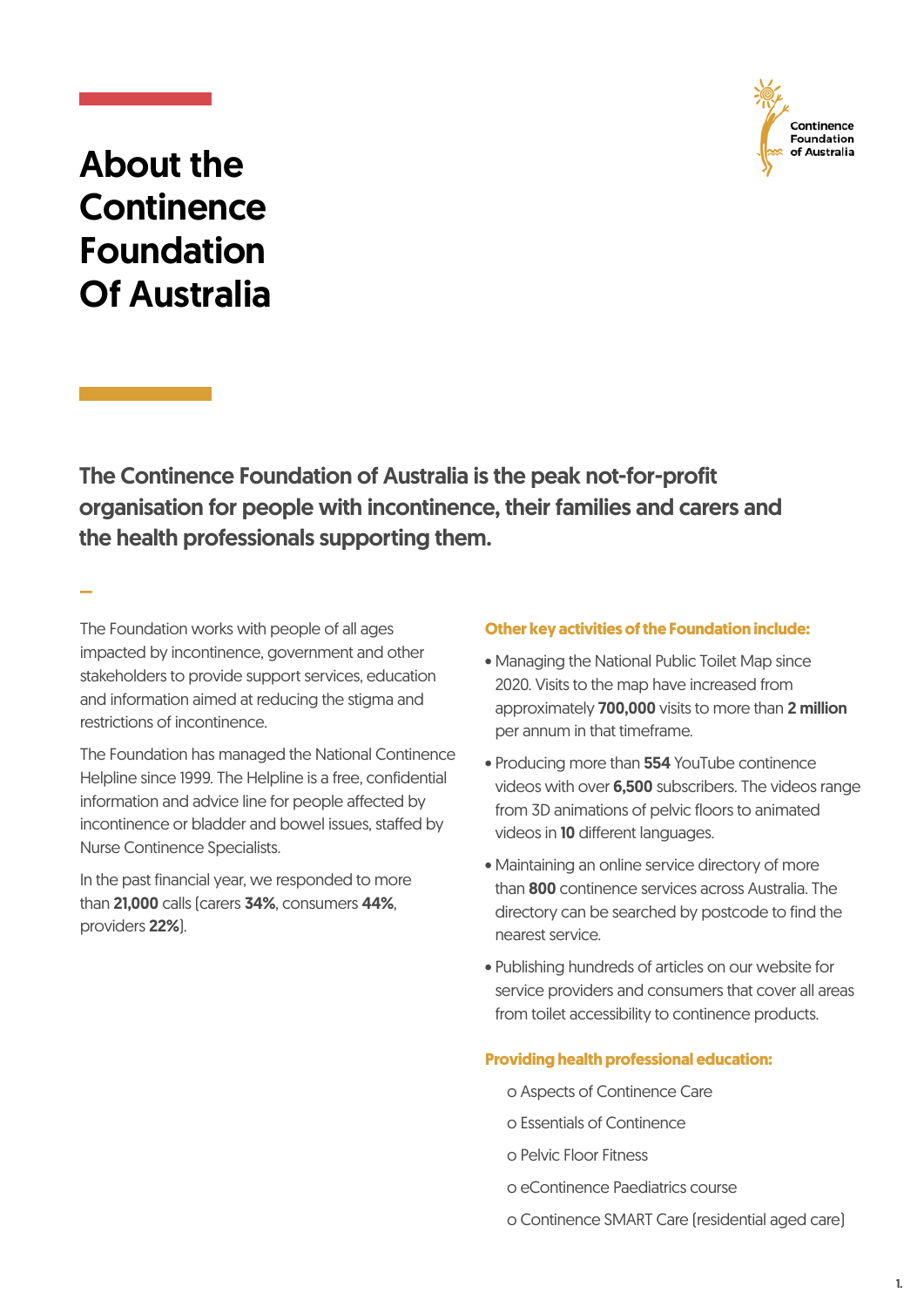

# Federal Pre-Budget Submission 2022-2023

# Priorities to tackle incontinence

The 2022-23 Budget presents an opportunity for government and decision-makers to provide improved support and access to evidencebased continence care and services through planned improvements and investments to the health, disability and aged care sectors.

The Continence Foundation of Australia recommends four priorities:

- Increase access to continence support
- Build a capable workforce to support people with incontinence
- Improve economic participation
- Accelerate research and evidence-based data

We have an opportunity to take action to deliver a better health system today, and for generations to come.

This can be achieved with an investment of \$20 million across three years.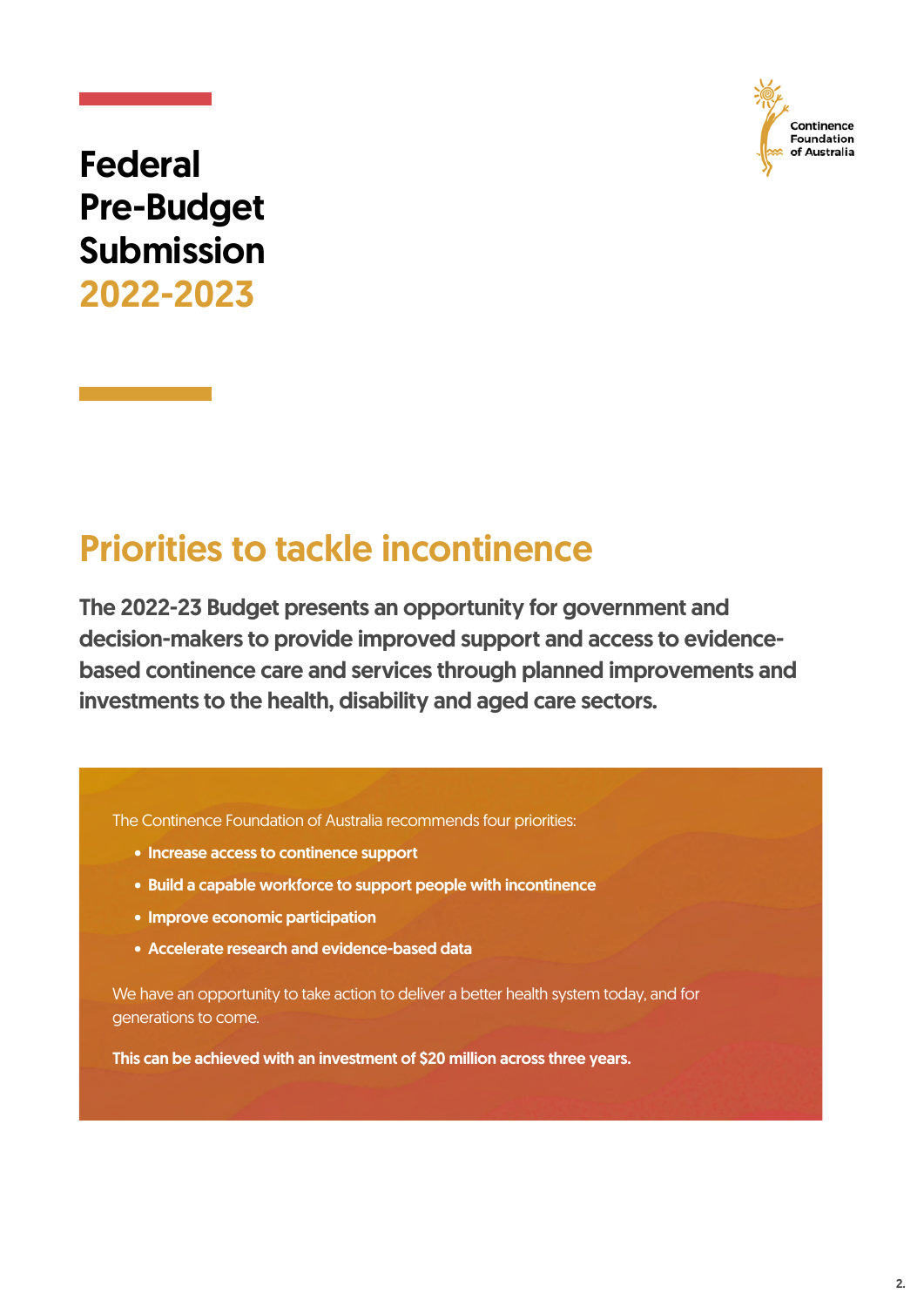

## The Impact Of Incontinence On Australians

Incontinence is a problem with bladder and/or bowel control, and it affects Australians from childhood to older age. It is a condition that stands alone or can be associated with a wide range of medical conditions, lifestyle and environmental factors.

**^ One in four** Australians is affected by incontinence.<sup>1</sup>

–

- ^ By 2030, more than 6.2 million Australians will be living with incontinence.<sup>1</sup>
- ^ Incontinence can affect a person's physical, mental and emotional health and wellbeing. It also impacts on a person's ability to engage with the community and in employment.
- ^ Productivity losses of people with incontinence were estimated by Deloitte Access Economics to be \$34.1 billion per year due to lower-thanaverage employment rates of people experiencing incontinence.<sup>1</sup>
- ^ Without action, the number of people in residential aged care living with incontinence is expected to almost double, from 129,000 in 2010 to more than 250,000 in 2030.<sup>1</sup>

#### **Incontinence impacts people of all ages and genders**

- incontinence are women.<sup>1</sup>
- ^ 46% of people who experience incontinence are under the age of 50 years.<sup>1</sup>
- **^ 19%** of children starting primary school are estimated to have incontinence.<sup>2</sup> Many children with some form of incontinence at this age continue to have incontinence into adolescence and adulthood  $3,4$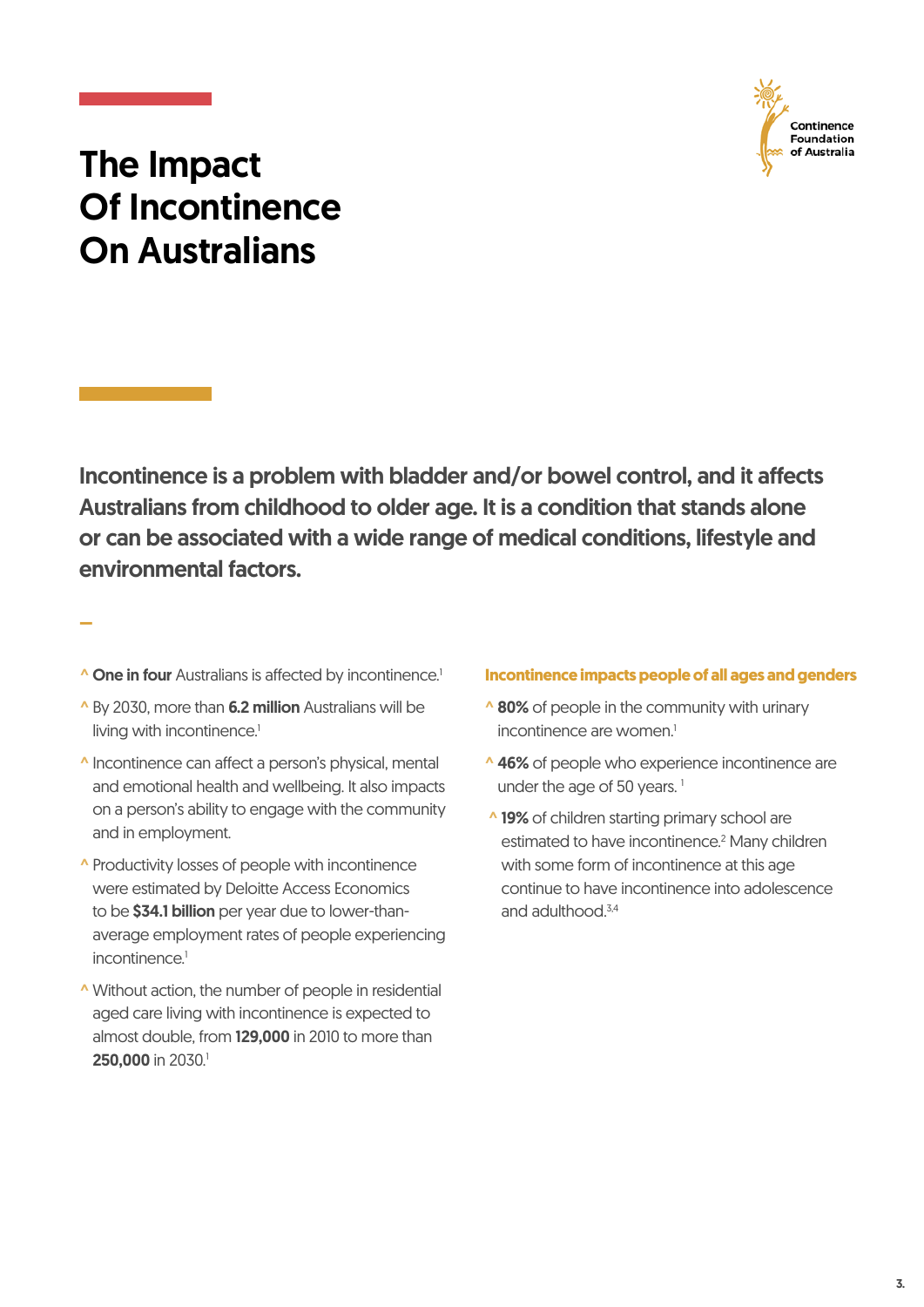

## A National **Continence** Action Plan is Urgently Needed

There is currently no integrated response to incontinence, to support and improve continence care and management. An integrated approach can significantly improve quality of life and deliver substantial cost savings to individuals and governments.

The last National Continence Action Plan (NCAP) was for the period 2011-14.<sup>5</sup> The achievements of the NCAP include the National Continence Program (NCP), Continence Aids Payment Scheme (CAPS) and the Stoma Appliance Scheme. These programs and initiatives have made a difference to the lives of Australians living with incontinence and contributed to vital awareness raising and prevention programs. This work must continue to meet future challenges, including urgent aged care sector reforms arising from the Aged Care Royal Commission and changing demographics.

The relationship of existing programs to recent policy initiatives including the National Disability Insurance Scheme (NDIS) and aged care reforms remains unclear, with both consumers and service providers navigating a shifting landscape of eligibility and funding requirements.

The Continence Foundation of Australia calls on the Commonwealth Government to address this lack of an integrated policy response in the next term of government, with the development of a new National Continence Action Plan.

Alongside this commitment, investment in the 2022-23 Budget to increase and improve existing services, build the workforce to effectively assess, treat and manage incontinence, and therefore respond more effectively to the needs of people with incontinence, is needed. This investment will result in improved health outcomes, quality of life and economic participation of people experiencing incontinence.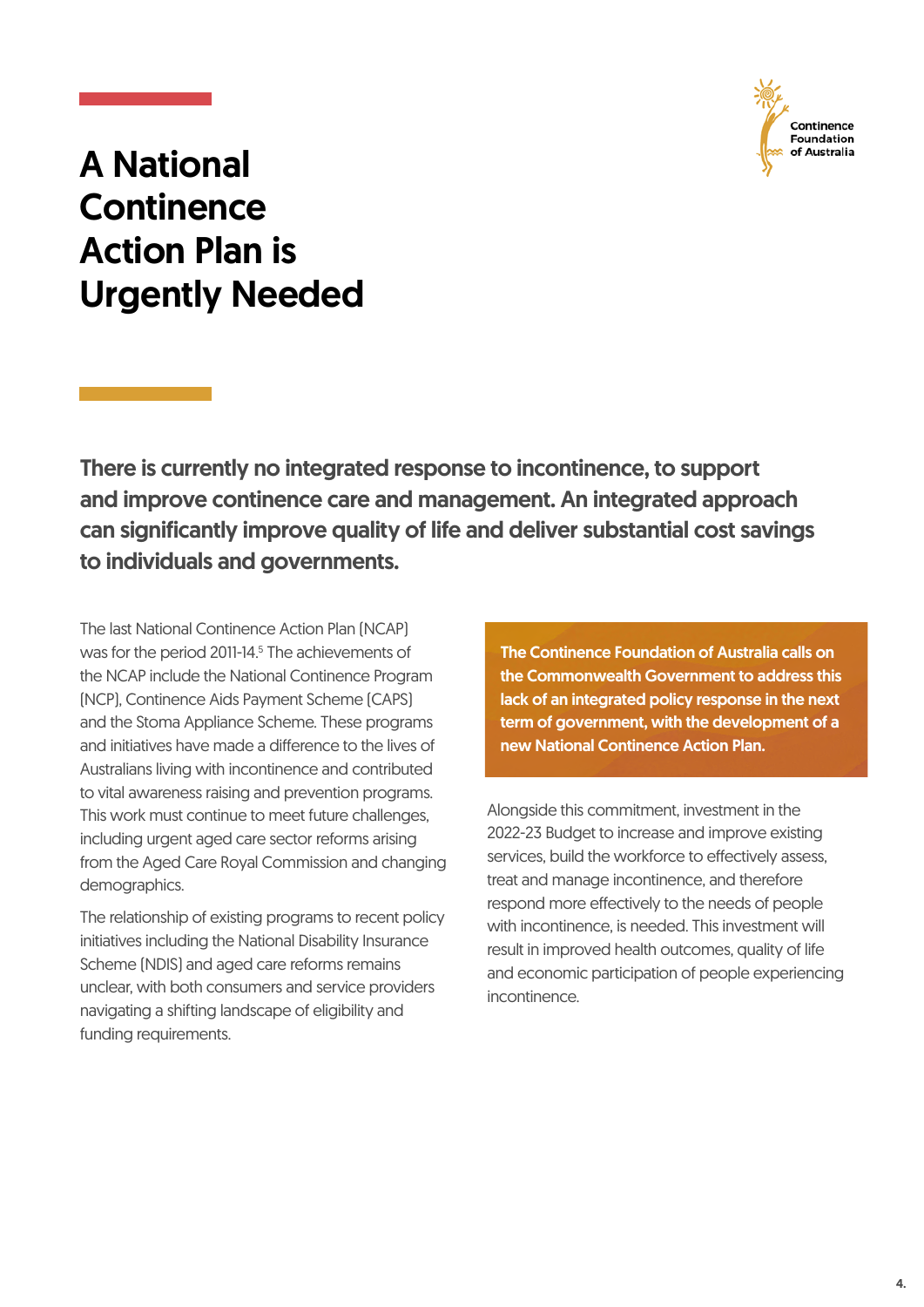

## Priority 1: Increase Access To Continence Support

### The problem

- ^ Incontinence is a common condition that can be treated and proactively managed, however 70% of people with urinary incontinence do not seek advice and treatment.<sup>6,7</sup>
- ^ There are insufficient specialist continence services and qualified staff to meet existing demand.
- ^ Access to comprehensive continence assessments and ongoing continence management and care services varies substantially according to:
	- geographic location,
	- availability of qualified health professionals and public health continence services, and
	- whether a consumer is eligible for an individualised funding scheme.

#### Recommended actions:

- Campaign to increase awareness of incontinence and strategies to reduce its impact across all ages and stages of life
- Increase funding to the National Continence Helpline to support the needs of consumers and their carers, and health professionals who do not have access to continence clinicians
- Develop a national longitudinal survey of continence-related issues, inclusive of rural and remote regions, to better understand prevalence of incontinence, demand and facilitate access to relevant health professionals including Nurse Continence Specialists and Pelvic Floor Physiotherapists.

#### Investment: \$5 million over 3 years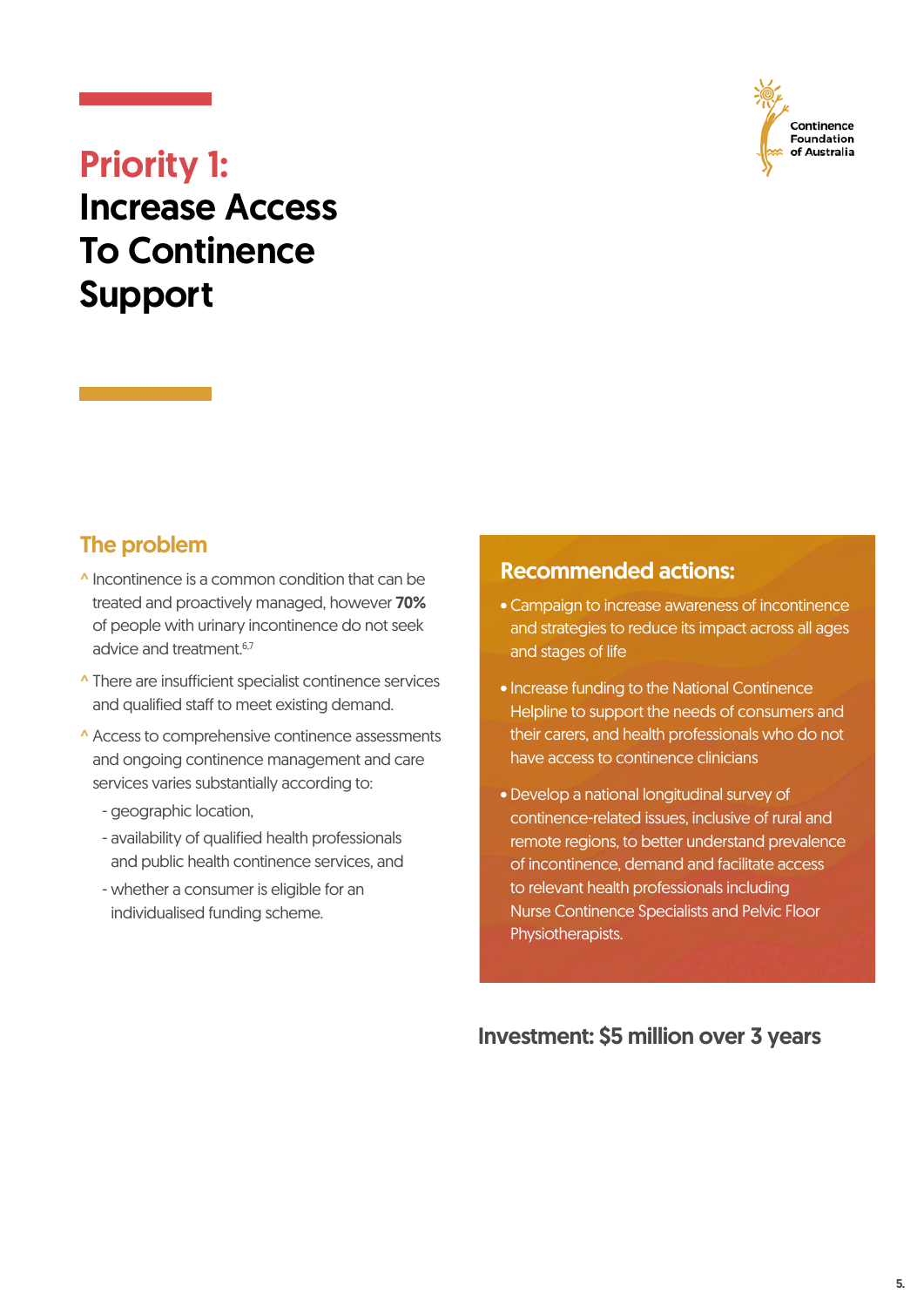

### Priority 2: Build A Capable Workforce To Support

People With Incontinence

### The problem

- ^ Currently, primary health care professionals and people working with populations at high risk of incontinence, including doctors, nurses, midwives, and personal care workers have all been shown to be inadequately prepared in their education and/or training to provide quality and effective continence-related care.<sup>8-11</sup>
- ^ Inadequate frontline workforce capacity and knowledge directly reduces the opportunities for treatment or management of incontinence, impacting the quality of life of people living with incontinence, increases preventable health complications and unnecessary hospitalisations, and results in earlier entry to residential aged care.
- ^ Insufficient specialist continence services and qualified staff to meet demand. We estimate that approximately one Nurse Continence Specialist per 2,500 people with faecal incontinence and approximately one per 5,000 people with urinary incontinence is required based on UK studies.<sup>12,13</sup>
- ^ The existing arrangements under the NDIS significantly undervalue the qualifications and skills of Nurse Continence Specialists. This increases the risk of specialist continence practitioners withdrawing as NDIS providers and therefore decreasing access to high quality care for people with disability.
- ^ There has been a loss of specialist continence education and training programs in conjunction with erosion of the teaching and assessment of continence capabilities in generic healthcare training.

#### Recommended actions:

- Develop a curriculum standard for a unit of study on continence assessment, management, prevention, and care in all undergraduate nurse training courses (diploma and degree level)
- Mandate a unit of competency in continence care in the Certificate III in Individual Support, Certificate IV in Ageing Support and Certificate IV in Disability qualifications
- Develop Continence Standards for the provision of specialist continence care and services in all private and public health services, supported accommodation, residential aged care, home care, and disability support.
- Expand access to online courses for health professionals, including:
	- Aspects of Continence Care
	- Essentials of Continence
	- Pelvic Floor Fitness
	- eContinence Paediatrics course

#### Investment: \$3 million over 3 years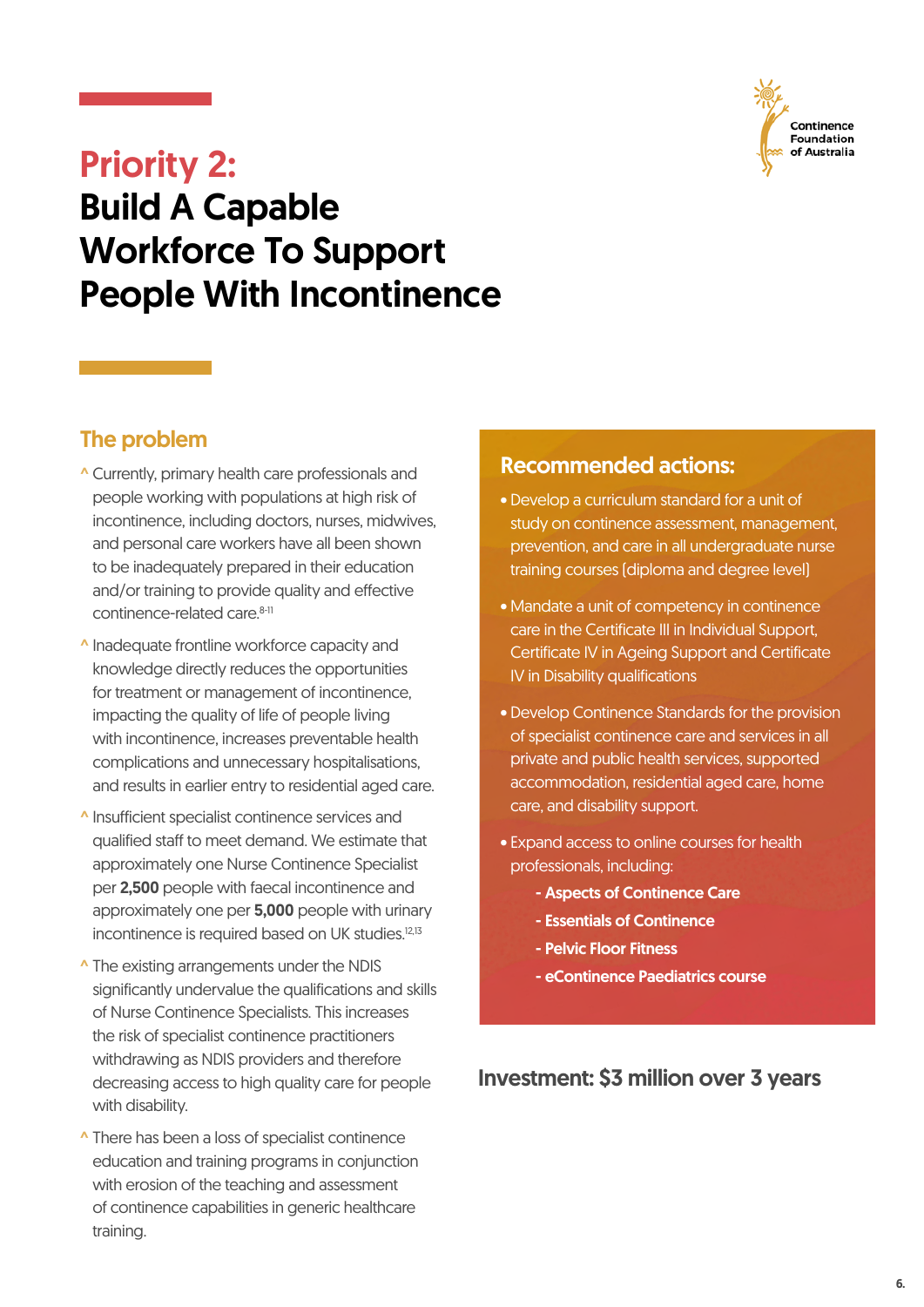

## Priority 3: Improve Economic Participation

### The problem

- ^ Incontinence can have a significant impact on workforce participation, including on concentration, performance of physical activities, self-confidence, and ability to complete tasks without interruption. The impact increases according to the severity and level of assistance required to manage incontinence.14
- ^ Workforce participation for people aged 15–64 who always or sometimes need assistance with managing bladder or bowel control is only 20%. For people who have difficulty but do not need assistance the rate is still only 42%.<sup>15</sup>
- ^ People experiencing faecal incontinence find the workplace is the most complicated situation to manage when outside the home.<sup>16</sup>
- ^ Productivity losses relative to incontinence are estimated at approximately \$34.1 billion due to lower employment rates.<sup>1</sup>

#### Recommended actions:

- Develop workplace continence standards and guidelines in consultation with the health and disability sector to remove the workplace as a barrier to managing incontinence
- Develop a toolkit and resources for employers to establish workplace facilities and practices that support employees experiencing incontinence.
- Provide specialist information and advice to support people experiencing incontinence to stay in the workforce or return to employment.

Investment: \$2 million over 3 years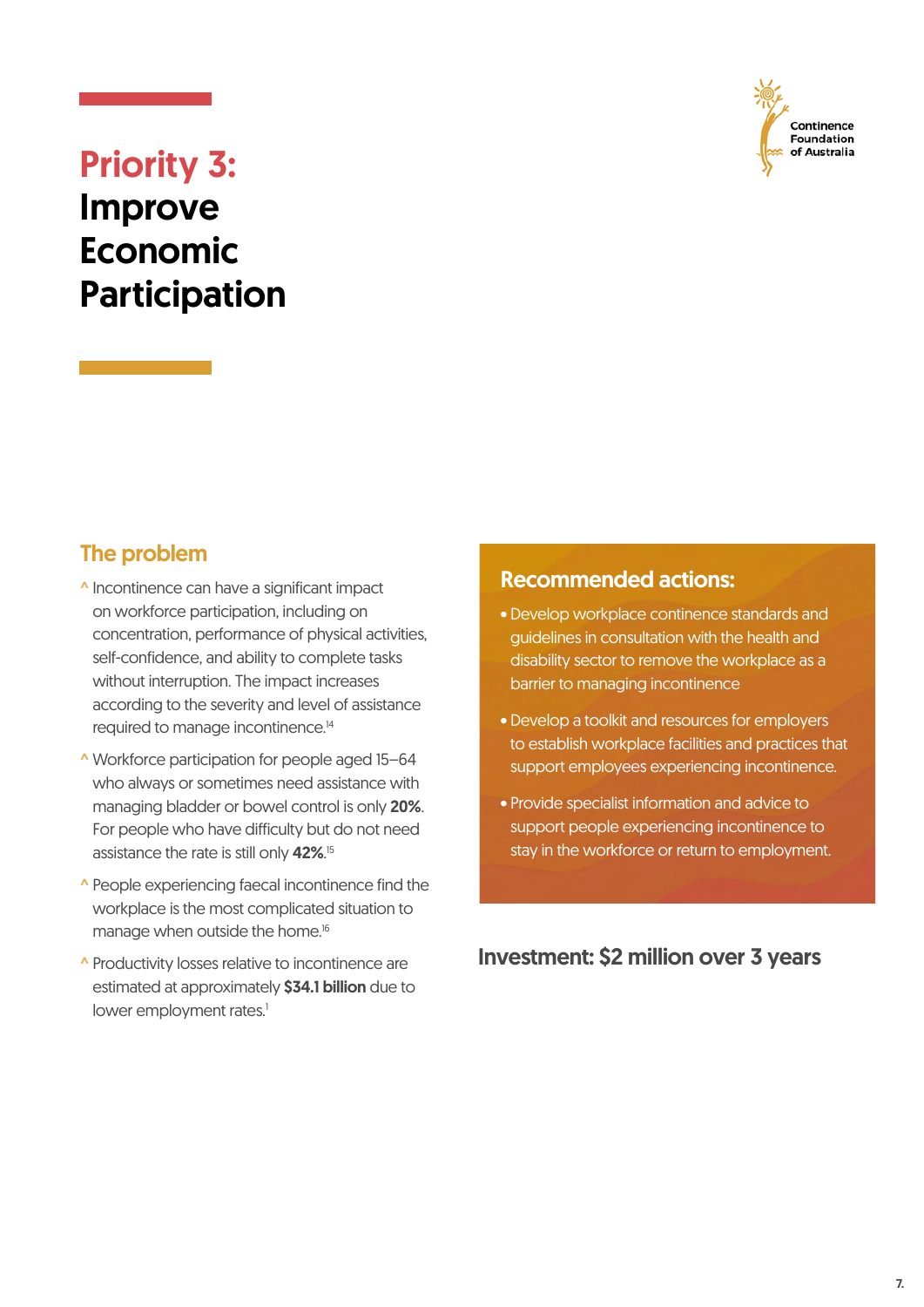

## Priority 4: **Accelerate** Research And Data Evidence-base

### The problem

- ^ There are significant data and research gaps that still exist in our knowledge about bladder and bowel control issues.
- **^ There are inconsistencies and lower priority** on reporting on incontinence across different sectors.
- ^ Lack of focus on incontinence as a human rights issue needing urgent government attention.

The Australian Government must address the failure of the market to invest in research and development in relation to incontinence which has severe individual and societal consequences.

#### Recommended actions:

- Inclusion of incontinence as a priority for chronic disease research funding
- Comprehensive continence health prevention and management research to address gaps in translation of research into practice
- Update research of the prevalence and costs of incontinence for the Australian population
- Regular updates of prevalence data and activity data through existing national longitudinal surveys to provide accurate measures of demand for continence health services
- Develop a national longitudinal survey, inclusive of continence-related measures, to enable efficient and effective policy and practitioner responses.
- Conduct service mapping of existing continence specialist services nationally to understand services offered, access to and service gaps. funding issues and interface with the health, aged care, and disability sectors.

Investment: \$10 million over 3 years